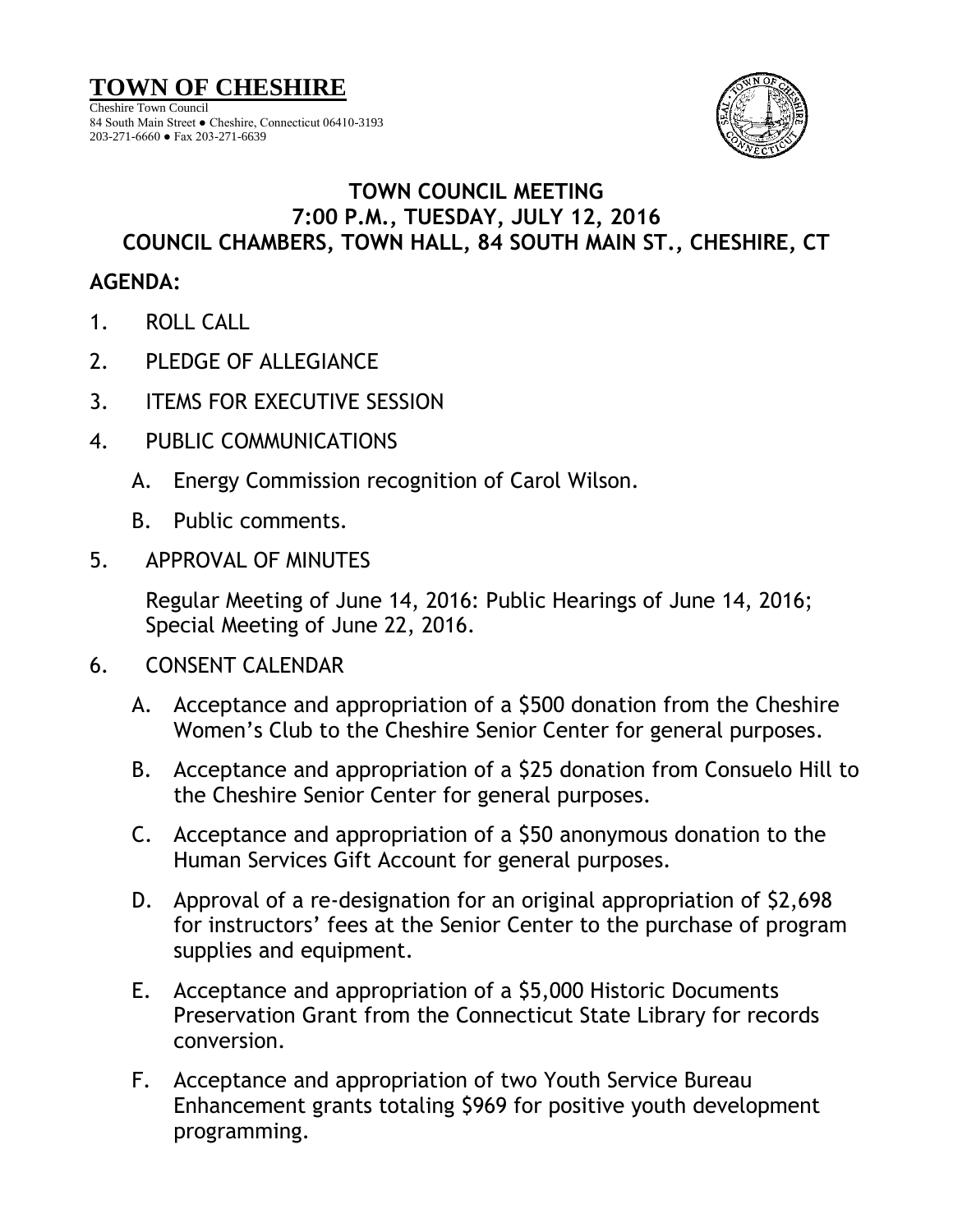## 7. ITEMS REMOVED FROM CONSENT CALENDAR

- 8. OLD BUSINESS
- 9. NEW BUSINESS
	- A. Approval of a DOT traffic easement transfer. (PH) *(referred by Planning Committee)*
	- B. Call for public hearing on the proposed Fiscal Year 2016-2017 Five Year Capital Expenditure Plan and Annual Capital Expenditure Budget.
	- C. Approval of ambulance service successor contract.
	- D. Approval of waiver of bid for the purchase of tasers.
	- E. Chamber of Commerce funding request for Fall Festival laser show.
	- F. Allocation of Community Pool insurance funds.
	- G. Approval of technology consultant successor. *(referred by Technology Study Group)*
	- H. Appropriation of up to \$10,000 in Bright Idea Grant funds for dryer duct cleaning vouchers.
	- I. Approval of expenditures and reimbursements by the Cheshire Senior Center Membership Association.
- 10. TOWN MANAGER REPORT AND COMMUNICATIONS
	- A. Monthly Status Report.
	- B. Department Status Reports: Police, Fire, Fire Marshal.
- 11. REPORTS OF COMMITTEES OF THE COUNCIL
	- A. Chairman's Report
		- i. Referral of request for "Town Historian Emeritus" title to the Ordinance Review Committee.
		- ii. Referral of options to offset state aid reductions to the Budget Committee.
	- B. Miscellaneous.
- 12. MISCELLANEOUS AND APPOINTMENTS
	- A. Liaison Reports.